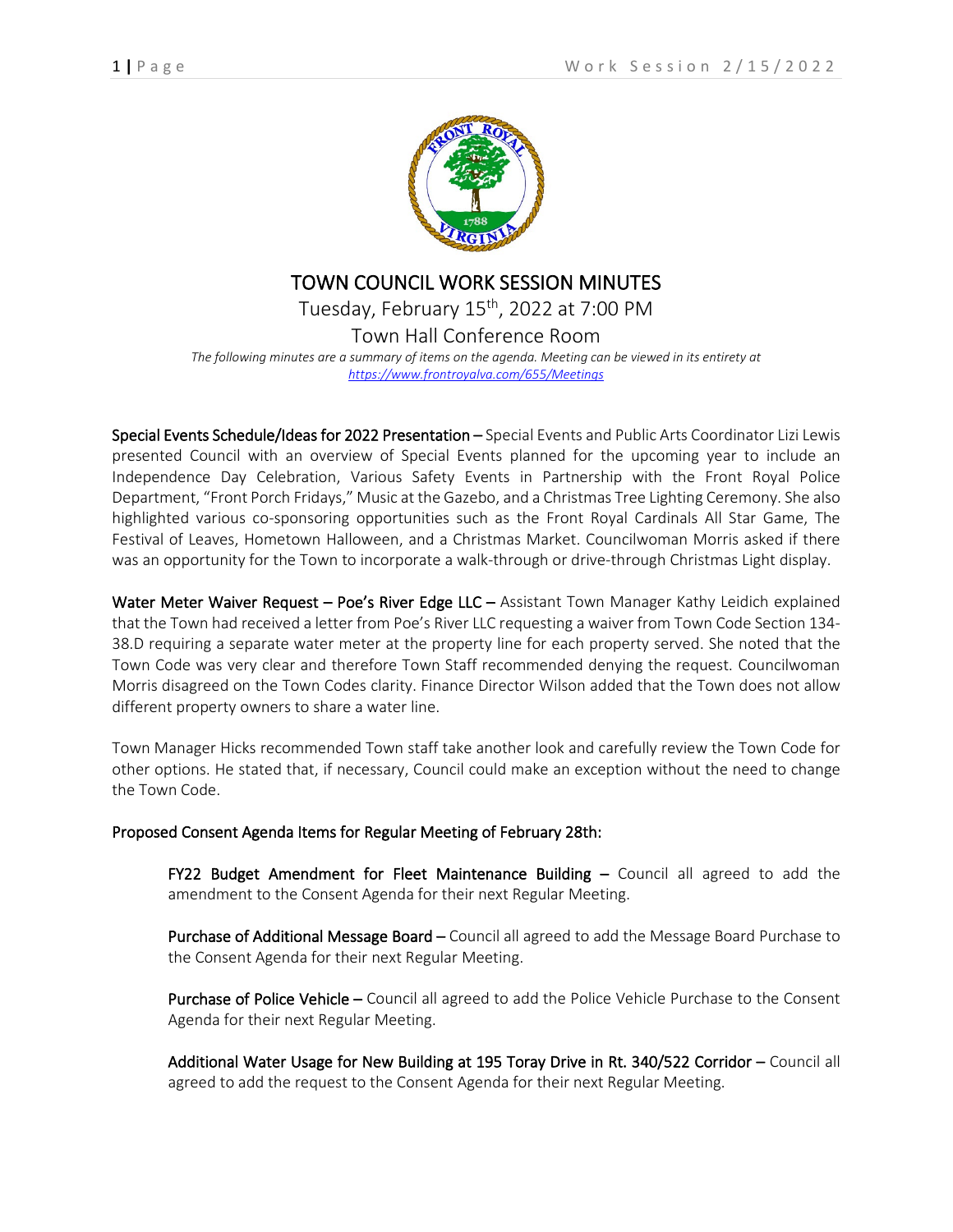Deeds of Easement Granting to the Town Easements for the Existing and New Waterlines on the Property Located 190 Toray Drive and to Vacate and Relocate Sewer and Waterline Easements Located on 195 Toray Drive – Council all agreed to add the request to the Consent Agenda for their next Regular Meeting.

 Update Employee Handbook: Stand-by pay (a.k.a. on-call pay) – Councilwoman Thompson asked that this item be removed from the Consent Agenda so it could be highlighted during the next Regular Council Meeting. Council all agreed.

Continued Discussion on Draft Memorandum of Agreement (MOA) of the Board of Supervisors and the Town Council for the Front Royal-Warren County Joint Tourism dated 1/28/22 – Council stated that they had received an updated version of the Memorandum of Agreement from the Board of Supervisors just hours prior to the Work Session. Town Staff did not receive the revisions.

Councilwoman Thompson explained that after discussions with JLL, the Town's contracted Tourism Firm, the Town could keep their Destination Marketing Organization (DMO) status, regardless of the agreement. Councilwoman Morris added that if the Town decided to stop funding the Joint Tourism group, the DMO would remain in possession of the town.

Vice Mayor Cockrell requested a joint meeting with the Board of Supervisors to finalize and agree on the details.

## Open Discussion:

 Nuisance/Dilapidated Properties – Councilwoman Thompson asked for an update on how the Town's new Building Department was helping remedy the many dilapidated buildings throughout Town. Town Manager Hicks explained that he would cover this topic in his presentation for the next agenda item.

Building Code Update – Town Manager, Steven Hicks, gave a presentation that included a general overview and updates on the Town's new Building Code Department. He explained that the fee schedule was set up in a way that would allow for self-sufficiency and eliminate the need to subsidize the department.

Councilman Gillispie asked Council to allow George Cline, President of the Warren County Builders Association to speak and share some concerns. Council all agree to allow it.

Following an open discussion with Mr. Cline, as well as several other members of the Warren County Builders Association, Council requested a Special Meeting be called as soon as possible to address their concerns.

 A Certificate of Public Need or Certificate-of-Need (CON) Laws Require Healthcare Providers Wishing to Open or Expand a Healthcare Facility to First Prove to a Regulatory Body that there are Community Needs. A Need for Broader Healthcare, such as Women's Care – Councilwoman Morris stated her wish for the Town to establish a Certificate of Need (CON) to open the door for competing healthcare providers, specifically those offering specialty services. Council all agreed and asked what the next steps would be.